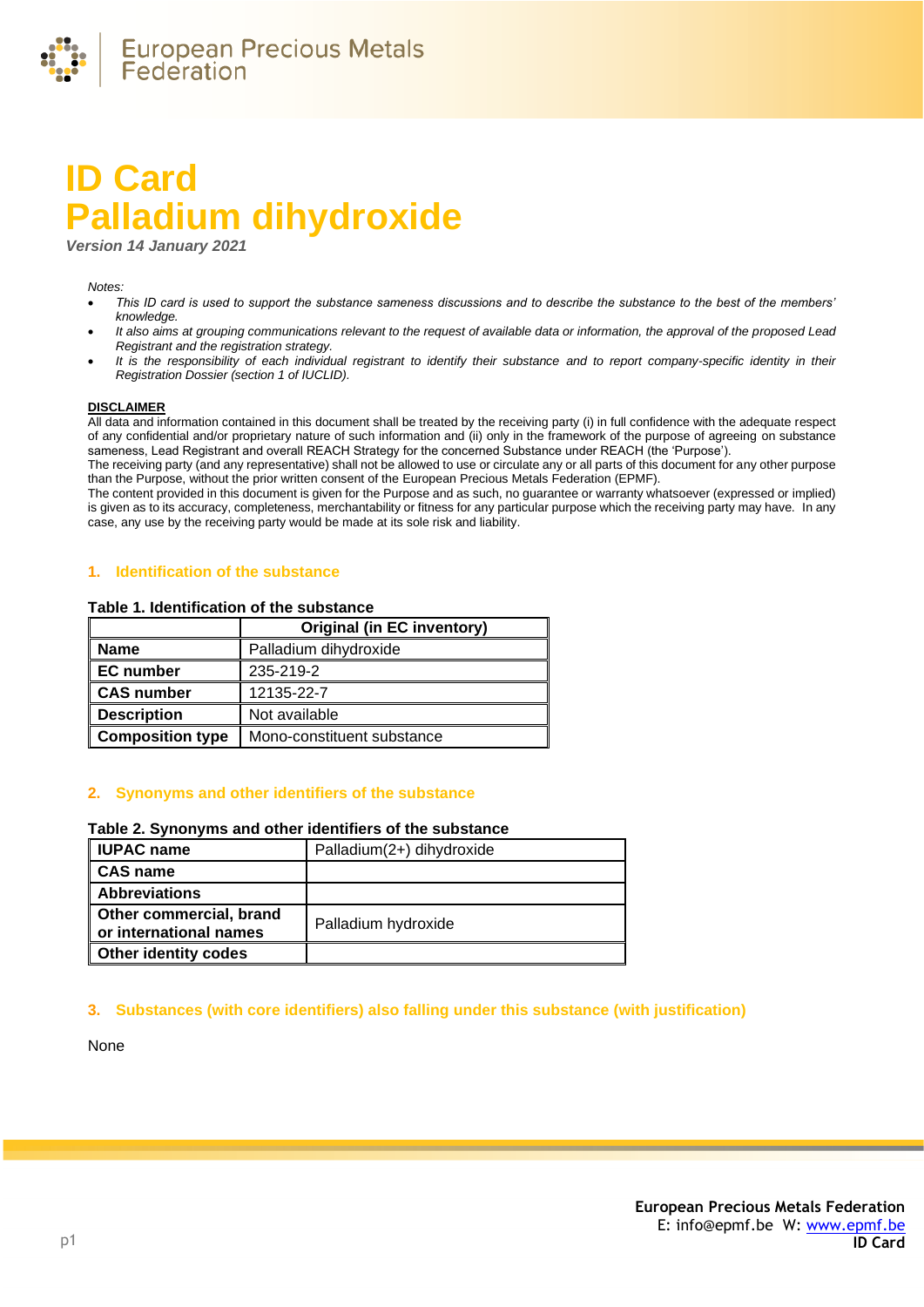

# **4. Information related to molecular and structural formula of the substance**

#### **Table 3. Information related to molecular and structural formula of the substance**

| <b>Molecular formula</b>                                   | Pd(OH)2        |
|------------------------------------------------------------|----------------|
| <b>Structural formula</b>                                  | $Pd$ OH<br>HO. |
| <b>Smiles notation</b>                                     | O[Pd]O         |
| <b>Optical activity</b>                                    | Not applicable |
| <b>Typical ratio of (stereo) isomers</b>                   | Not applicable |
| <b>Molecular Weight / Molecular</b><br><b>Weight range</b> | 140,43 g/mol   |

## **5. Typical composition of the substance**

#### <span id="page-1-0"></span>**Table 4. Typical composition**

|                         | <b>Name</b>           | Symbol /<br>Formula | Min & Max<br>concentrations<br>(%) | <b>Typical</b><br>concentration<br>(%)§§ |
|-------------------------|-----------------------|---------------------|------------------------------------|------------------------------------------|
| Main<br>constituent(s)* | Palladium dihydroxide | Pd(OH)2             | $85 - 100$                         | 91                                       |
| Impurity(ies) $#$       | Water                 | H <sub>2</sub> O    | $0 - 15$                           |                                          |
| Sodium carbonate        |                       | Na2CO3              | $0 - 2,5$                          |                                          |
|                         | Other impurities      |                     |                                    | $\sim$ 300 ppm                           |

**\*** ≥ 80 % (w/w) for mono-constituent substances; ≥ 10 % (w/w) and < 80 % (w/w) for multi-constituent substances.

**#** An impurity is an unintended constituent present in a substance, as produced. It may originate from the starting materials or be the result of secondary or incomplete reactions during the production process. While impurities are present in the final substance, they were not intentionally added.

§ Concentration ranges define the substance sameness criteria agreed by all Consortium Members in preparation of the communication with other SIEF members.

§§ Typical concentration refers to the representative sample used for testing.

The composition given above is typical and should therefore represent the majority of Palladium dihydroxide as manufactured and/or imported in the EEA market.

#### **6. Information on appearance, physical state and properties of the substance**

## **Table 5. Appearance / physical state / properties of the solid substance**

| <b>Physical state</b>                  | Solid                 |
|----------------------------------------|-----------------------|
| Physical form*                         | Amorphous             |
| Appearance                             | Brown powder          |
| Particle size**                        | Fine to coarse powder |
| Does the solid hydrolyse?#             | No                    |
| Is the solid hygroscopic? <sup>§</sup> | <b>No</b>             |

**\*** Crystalline form: solid material whose constituent atoms, molecules, or ions are arranged in an ordered pattern extending in all three spatial dimensions. Amorphous form: solid material whose constituent atoms, molecules, or ions are randomly arranged.

\*\* Nanoform: particles in the size range 1 - 100 nm (for full definition of a nanomaterial, see [http://ec.europa.eu/environment/chemicals/nanotech/index.htm#definition\)](http://ec.europa.eu/environment/chemicals/nanotech/index.htm#definition). Fine powder: particles in the size range 100 – 2.500 nm. Coarse powder: particles in the size range 2.500 nm – 1 mm. Massive object: particles in the size range > 1 mm.

**#** Hydrolysis: decomposition (cleavage of chemical bonds) by the addition of water.

**§** Hygroscopic substance: readily attracts moisture from its surroundings in open air, through either absorption or adsorption. Cf. also water/moisture content i[n Table 4.](#page-1-0)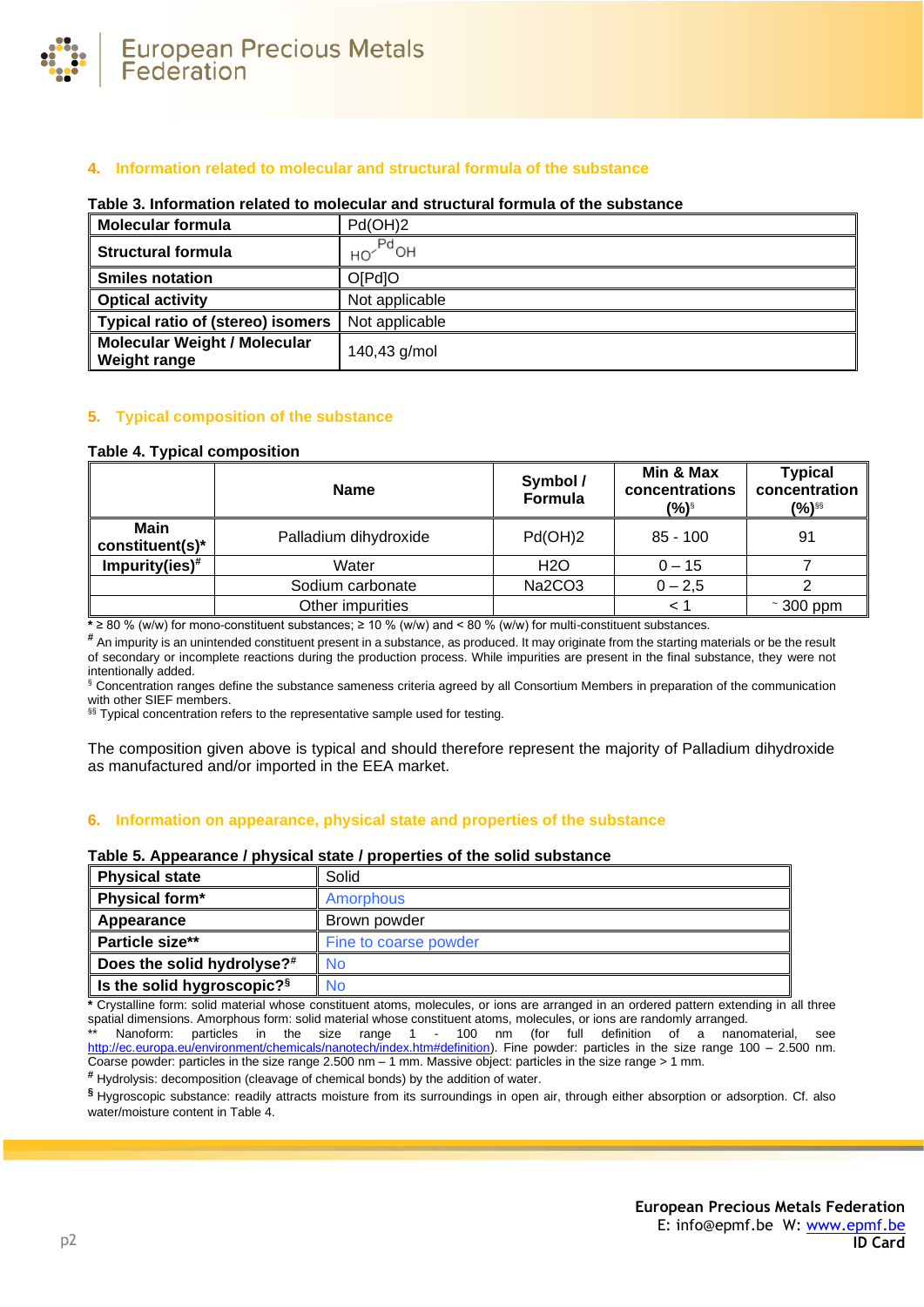

# **7. Analytical data**

Annex VI of REACH requires the registrant to describe the analytical methods and/or to provide the bibliographical references for the methods used for identification of the substance and, where appropriate, for the identification of impurities and additives. This information should be sufficient to allow the methods to be reproduced.

## **Table 6. Analytical methods for identification of the substance**

| <b>Parameter / Method</b>                              | <b>Recommended for</b><br>substance identification<br>and sameness check | Applicable | Not applicable or<br>not recommended |
|--------------------------------------------------------|--------------------------------------------------------------------------|------------|--------------------------------------|
| <b>Elemental analysis</b>                              |                                                                          |            |                                      |
| ICP (ICP-MS or ICP-OES)                                | X                                                                        |            |                                      |
| Atomic absorption<br>spectroscopy (AAS)                |                                                                          |            |                                      |
| Glow discharge mass<br>spectrometry (GDMS)             |                                                                          |            |                                      |
| <b>Molecular analysis</b>                              |                                                                          |            |                                      |
| Infrared (IR) spectroscopy                             | X                                                                        |            |                                      |
| Raman spectroscopy                                     |                                                                          |            |                                      |
| <b>Mineralogical analysis</b>                          |                                                                          |            |                                      |
| X-Ray Fluorescence (XRF)                               |                                                                          |            |                                      |
| X-Ray Diffraction (XRD)                                |                                                                          | X          |                                      |
| Morphology and particle sizing                         |                                                                          |            |                                      |
| Electron microscopy (SEM,<br>TEM, REM)*#               |                                                                          |            |                                      |
| Laser diffraction*#                                    | X                                                                        |            |                                      |
| Particle size by other means<br>(e.g. sieve analysis)# |                                                                          |            |                                      |
| Surface area by N-BET*#                                | X                                                                        |            |                                      |
| <b>Other</b>                                           |                                                                          |            |                                      |
|                                                        |                                                                          |            |                                      |

\* Analytical techniques particularly (but not exclusively) relevant for nanomaterials.

# The choice of the technique for particle size depends on the size of the material as manufactured/imported/placed on the market/used.

# **8. Lead Registrant**

Umicore Ag & Co. KG (Germany) is the Lead Registrant for Palladium dihydroxide. The EPMF will provide support to the Lead Registrant as laid down in the EPMF Agreement.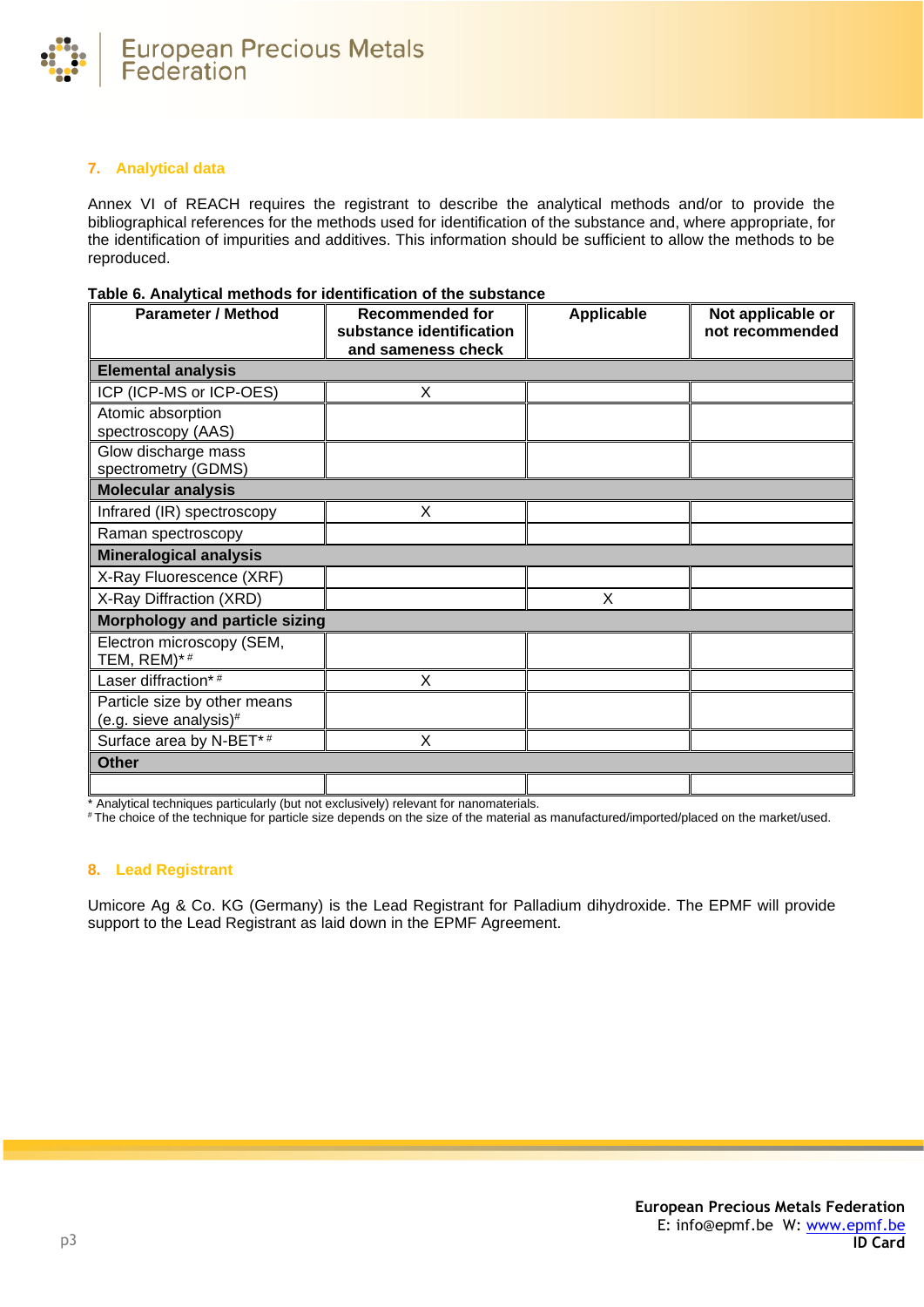

# **9. REACH Strategy**

The table below presents the overall Registration Strategy for Palladium dihydroxide based on the information available to the EPMF by the date given above on the document.

The Registration Dossier will be prepared for the highest substance status (information requirements associated to a substance or Article 10 Registration being higher than an intermediate handled under strictly controlled conditions or Article 17 or 18 one) and associated tonnage band.

The recap below therefore reflects the scope of work of the EPMF for Palladium dihydroxide and sets the minimum and maximum set of information that will be gathered and/or produced when preparing the Registration Dossier for Palladium dihydroxide as described in this ID Card.

If higher information requirements are necessary, these can be included in the Registration dossier (if EPMF is made aware of these additional requirements in-time) as an update to the already submitted dossier.

| Item                            | <b>Description</b>                      |
|---------------------------------|-----------------------------------------|
| <b>REACH category</b>           | Mono-constituent substance              |
| <b>Highest status</b>           | Non-SCC intermediate                    |
| <b>Highest tonnage band</b>     | $10 - 100$ t/a                          |
| <b>Information requirements</b> | Available / Existing + Annex VII - VIII |
| <b>Existing classification</b>  | Oxid Solid cat 3 (H272)                 |
|                                 | Acute tox 4 (H302) (oral)               |
|                                 | Eye Dam. 1 (H318)                       |
|                                 | <b>Skin Sens. 1 (H317)</b>              |
| <b>Registration deadline</b>    | 2018                                    |

## **10. Scope of the Registration Dossier**

The uses included in this Registration Dossier are listed on the [EPMF website.](https://www.epmf.be/)

## **11. Analytical reference information**

Below the results of IR analysis of a reference sample used for testing.

Spectrometer: Infrared spectrometer Diamand-ATR Spectral range: 4000 - 300 cm-1 Resolution: 2 cm-1 Scans: 32 scans Temperature: ambient